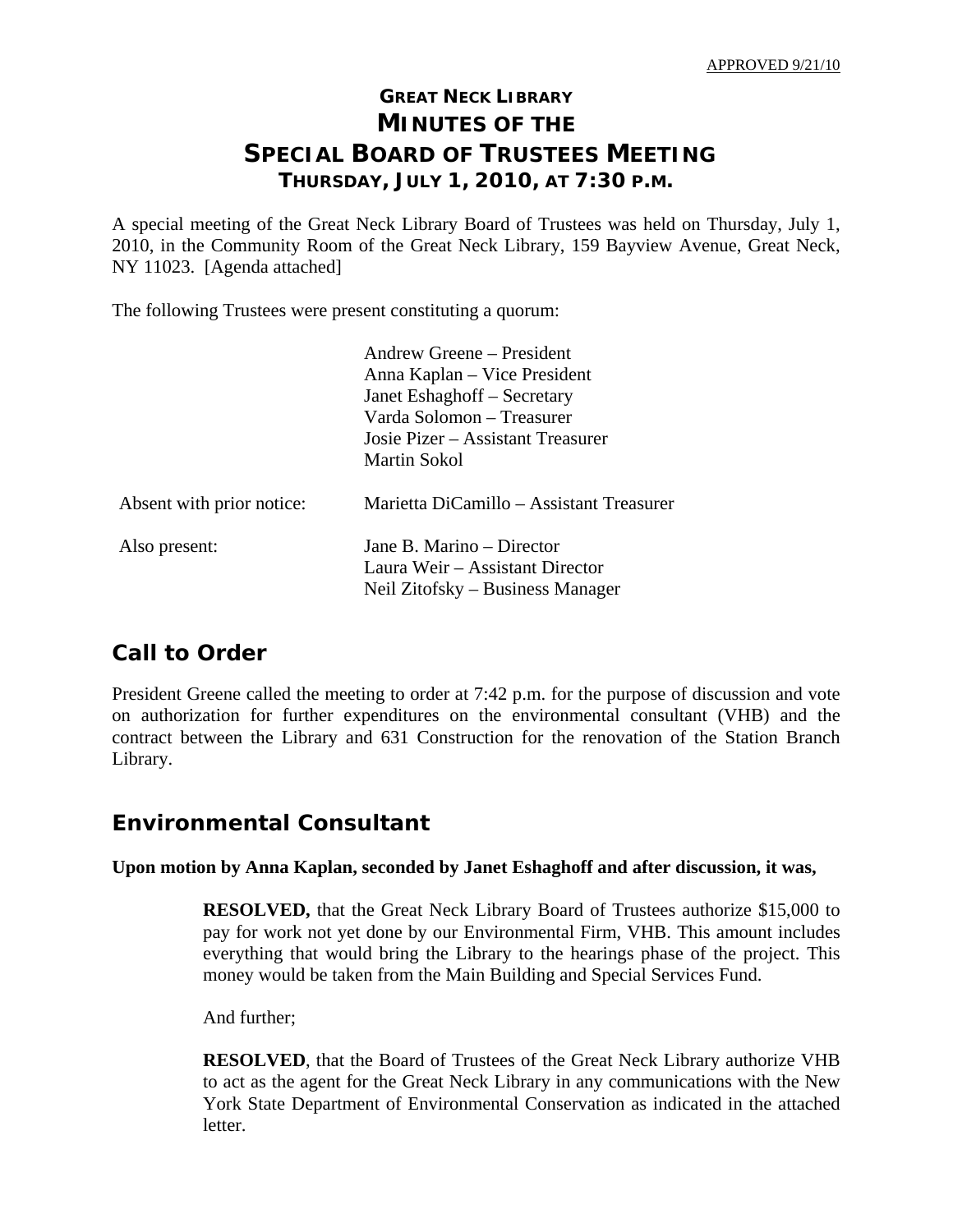The Agreement Letter was prepared by the Director subsequent to discussions with the Board of Trustees and Kim Gennaro, Environmental Consultant of the firm of VHB Engineering. The Board then made the following changes to the letter:

 $\overline{a}$  , and the contribution of the contribution of the contribution of the contribution of the contribution of the contribution of the contribution of the contribution of the contribution of the contribution of the co

- 1. Page 1 under tasks to be completed "Completion of Coordinated Review Process" to be added as item number one.
- 2. Page 2, last line of paragraph one, which reads "A copy of the initial submission that is made to the DEC" was replaced with "A copy of all submissions that are made to the DEC"

The Library's Attorney, Kevin Seaman, had not seen the Agreement Letter but the Director had discussed the contents with him. VHB is in agreement with this proposal. Once the changes are made, the modified agreement will be signed by the Board President. The cover letter to this agreement should also state that the agreement will not be effective unless fully executed by both sides.

Public Comments: Gerry Schneiderman, Carol Frank, Ralene Adler

**VOTE:** Yes – 6 (Eshaghoff, Greene, Kaplan, Pizer, Sokol, Solomon) *MOTION CARRIED UNANIMOUSLY* 

# **631 Construction**

#### **Upon motion by Martin Sokol, seconded by Anna Kaplan, and after discussion, it was,**

RESOLVED, that the Great Neck Library Board of Trustees authorize the hiring of 631 Construction to act as General Contractor for the renovation of Station Branch project, subject to completion of a successful contract. The construction project will be completed at a figure not-to-exceed \$300,000 which includes the \$25,000 already authorized for sub-contractors and will be paid with money from the Library's Branch and Special Services Fund.

The Director reviewed and the Board discussed the comments made to the proposed contract by Attorney Kevin Seaman. These are the changes:

**First page of the contract** - the date should be as of the last signatory's execution of contract.

**Article 3.1** – new language "or as of 3 days from permit issuance date." Delete language below referring to mortgage filing.

*Gerry Schneiderman, Trustee of the Village of Great Neck Plaza, was asked if he had any knowledge concerning the status of the building permit to which he replied that he will find out from Mike Sweeney and get back to the Director the next day.*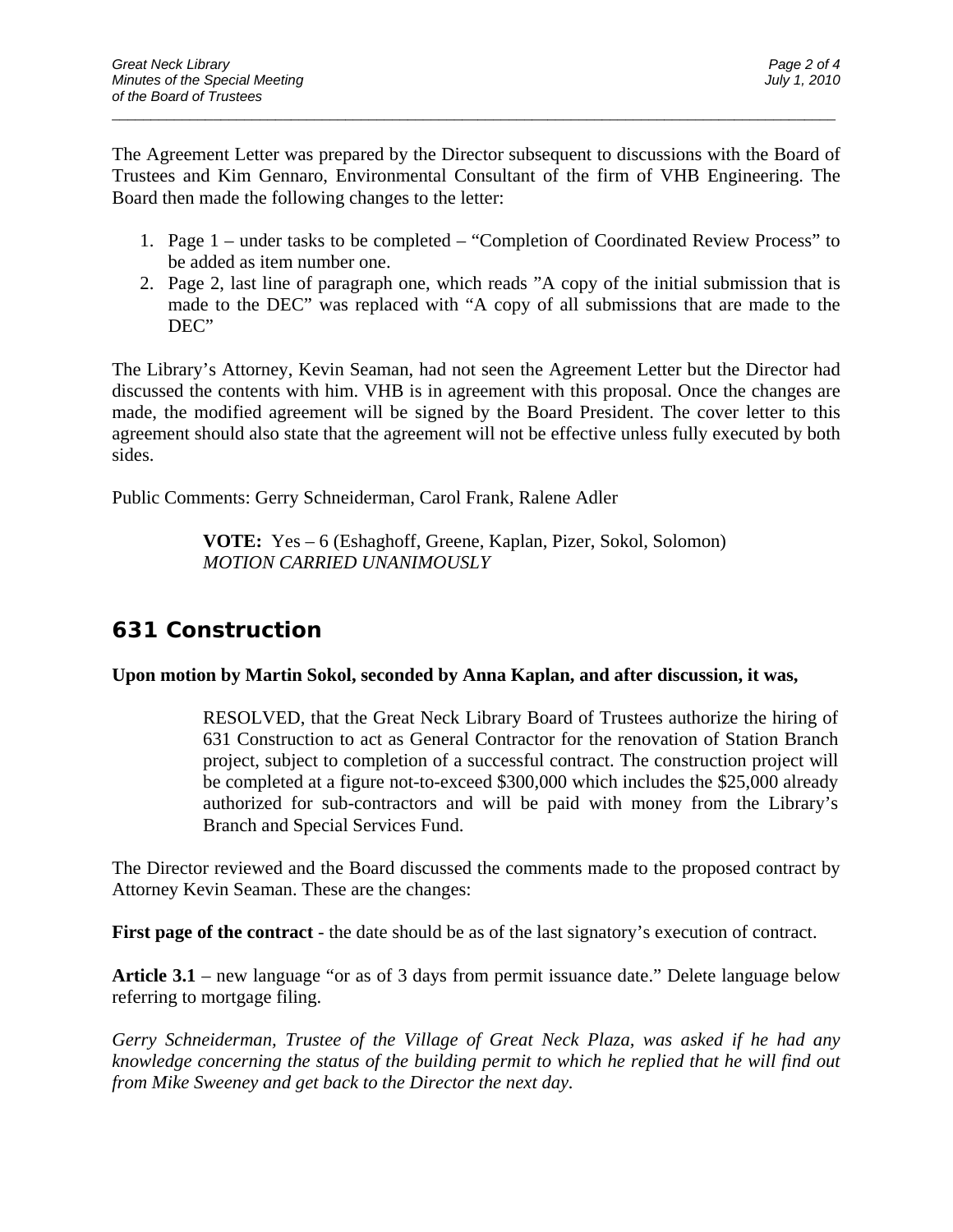**Article 3.3** – delete language that follows "after 60 days of commencement", as well as the language referring to "damages or bonus payments."

 $\overline{a}$  , and the contribution of the contribution of the contribution of the contribution of the contribution of the contribution of the contribution of the contribution of the contribution of the contribution of the co

*In addition, the Trustees changed "substantial completion" to "substantial completion of the entire work ready for inspection approval." They also added a penalty of \$500 a day for any day over 65 if the work should go beyond the agreed upon completion time.* 

**Article 4.1** – \$290,000 to be written out in words ("two hundred and ninety thousand dollars").

**Article 4.2** and **Article 4.3** – to be deleted.

**Article 5.1.3** – change "first" to "third" and "tenth to twenty-fifth", and add "If an application for payment is received by the architect after the application date fixed above, payments shall be made by the owner not later than the twenty-fifth day of the following month."

**Article 5 Payments** – [Mr. Seaman had no changes] *Ms. Marino will call the architect to ensure that there will be a master schedule and a schedule of values, and the format they will take once the contract is signed. This will not be a part of the contract.* 

**Article 5.1.8** – delete

**Article 6** – delete all language starting with the word "unless."

**Article 7.1, Article 7.2 Article 8.1** and **Article 9** *–* [Mr. Seaman had no changes] *made references to Article 14 of AIA Document A201-2007. The Director is to find out from the architect what are these references and if not relevant to this contract, they should be eliminated.* 

**Article 8.2** – make rate of interest 3% since "legal rate" is 9%.

**Article 8.6** – delete

**Article 10** – name the Library as an "additional insured."

*Correction: Station Branch new address to be corrected from 24 to 26 Great Neck Road.* 

The Board approved the execution of the contract subject to the addition of the two items and the clarification or deletion of those articles not pertinent to the contract. The contractor could begin work if he agrees with the foregoing changes to the contract. If he does not agree, then the Board will have to schedule another meeting.

Public Comment: Gerry Schneiderman, Ralene Adler, Carol Frank

**VOTE:** Yes – 6 (Eshaghoff, Greene, Kaplan, Pizer, Sokol, Solomon) *MOTION CARRIED UNANIMOUSLY*